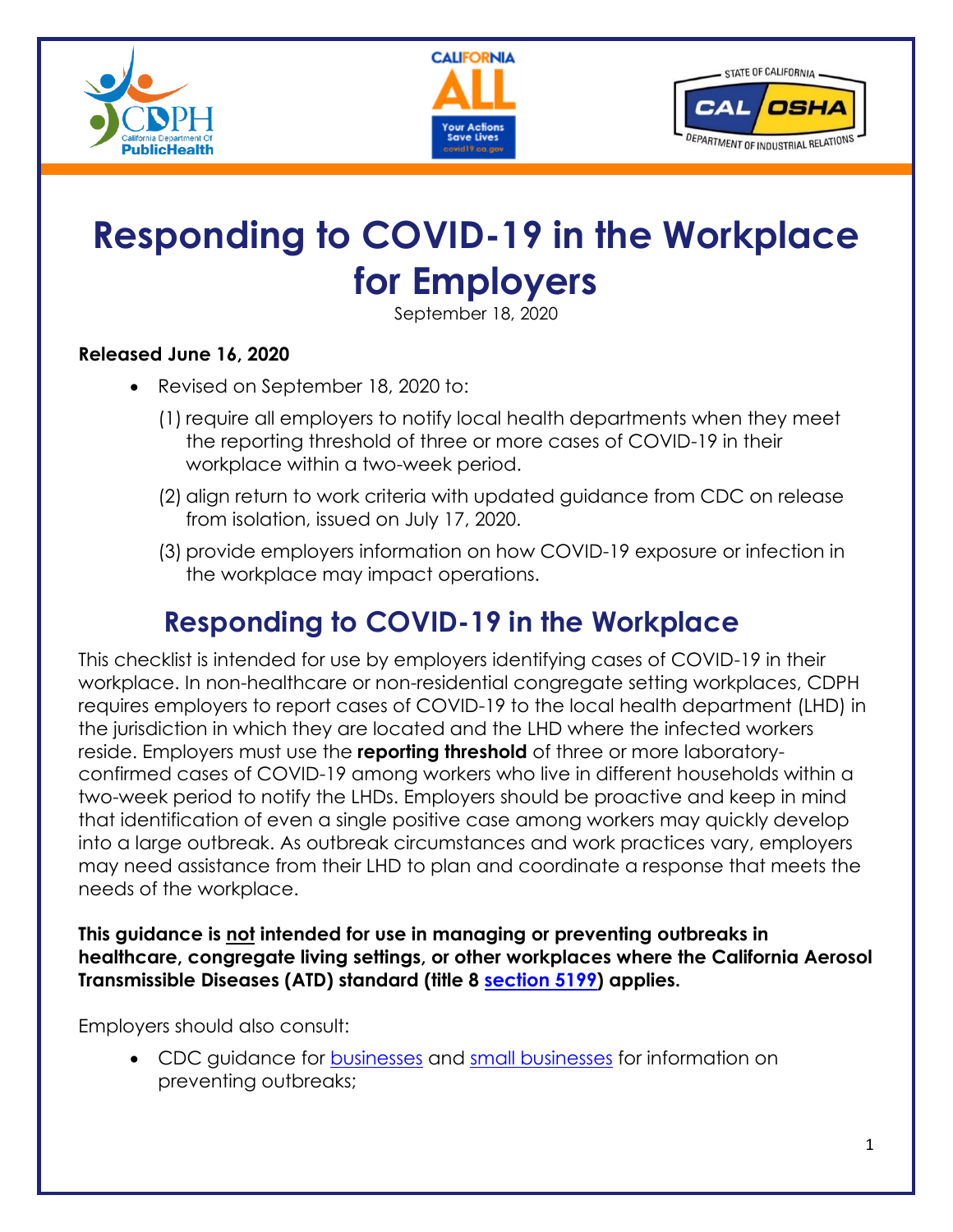- [Cal/OSHA guidance](https://www.dir.ca.gov/dosh/coronavirus/Health-Care-General-Industry.html) to ensure that they are complying with legal requirements for worker protection; and
- the California statewide [industry-specific guidance](https://covid19.ca.gov/industry-guidance/) to reduce risk during and after reopening of businesses.
- [See Resources section](#page-10-0) at end of document for links.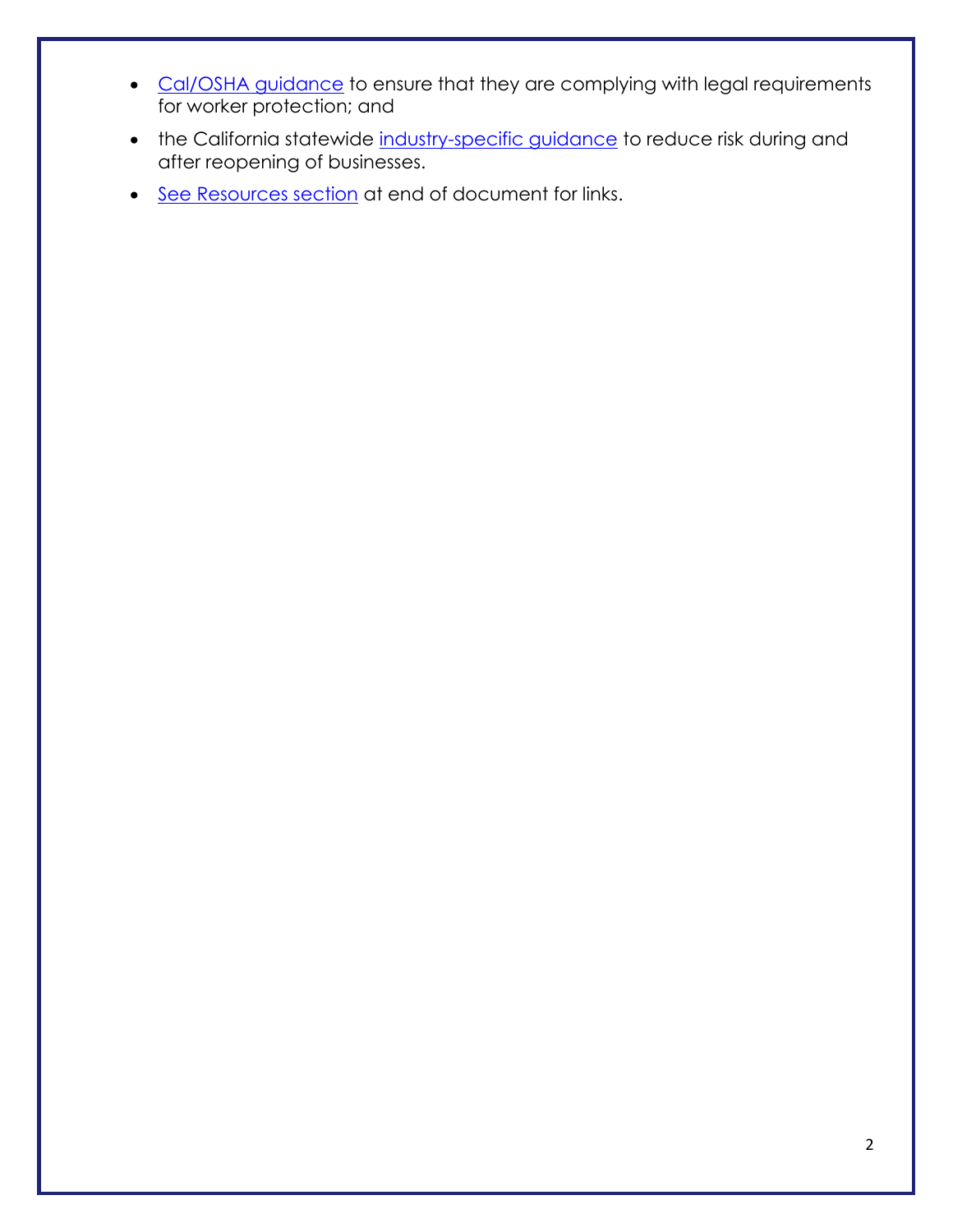## **Outbreak Management**



#### **1. Employers should prepare for identification of COVID-19 cases in their workplace.**

- Designate a workplace infection prevention coordinator to implement COVID-19 infection prevention procedures and to manage COVID-related issues among workers.
- $\Box$  Instruct workers to stay home and report to the employer if they are having symptoms of COVID-19, were diagnosed with COVID-19, or are awaiting test results for COVID-19.
	- a. Symptoms of COVID-19 include subjective or measured fever (>100.4°F or 38°C), chills, cough, shortness of breath, fatigue, muscle or body aches, headache, new loss of taste or smell, sore throat, congestion or runny nose, nausea, vomiting, or diarrhea.
	- b. Develop mechanisms for tracking suspected and confirmed cases among workers.
	- c. Ensure that sick leave policies are sufficiently generous and flexible to enable workers who are sick to stay home without penalty and ensure that workers are aware of such policies.
		- California has **additional services** for workers, including supplemental paid [sick leave](https://www.dir.ca.gov/dlse/FAQ-for-PSL.html) for food sector workers at companies with 500 or more workers nationwide. Covered employers must provide notice to their workers of this benefit.
		- The [Families First Coronavirus Response Act](https://www.dol.gov/agencies/whd/pandemic/ffcra-employee-paid-leave) requires certain employers to provide workers with paid sick leave or expanded family and medical leave for specified reasons related to COVID-19.
		- Some cities and counties require employers to provide sick leave benefits to workers.
- $\Box$  Identify contact information for the [local health department \(LHD\)](https://www.cdph.ca.gov/Pages/LocalHealthServicesAndOffices.aspx) in the jurisdiction where the workplace is located.



## **2. Employers must prepare to share information with the LHD and other stakeholders.**

 $\Box$  Employers must notify the LHD in the jurisdiction where the workplace is located if there is a known or suspected outbreak in the workplace. An outbreak in nonhealthcare or non-residential congregate setting workplaces is defined as three or more laboratory-confirmed cases of COVID-19 among workers who live in different households within a two-week period. Employers are also encouraged to contact the LHD regarding any laboratory confirmed case of COVID-19 in the workplace.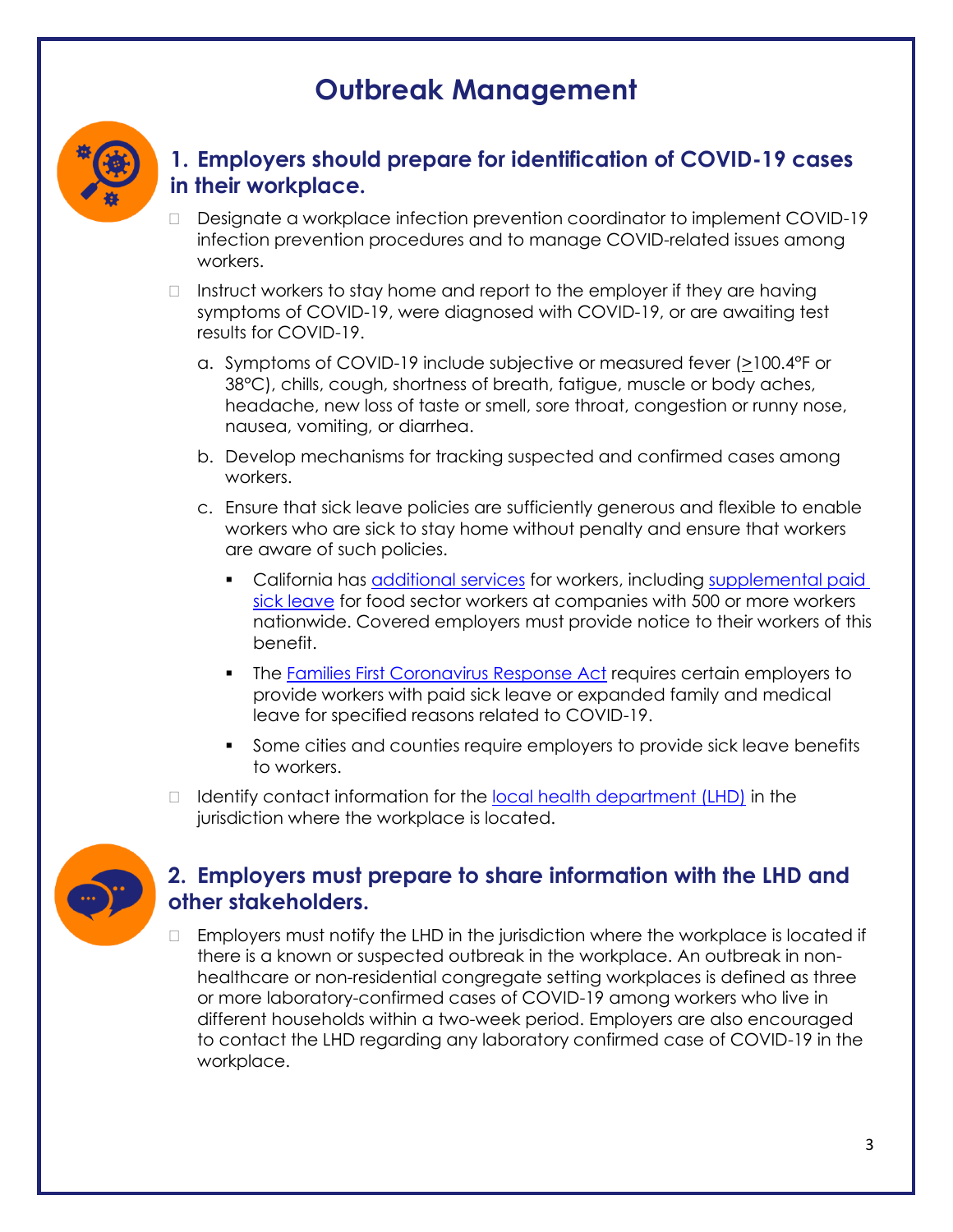- a. The LHD in the jurisdiction where the workplace is located may have specific additional criteria for outbreak reporting requirements. Employers must follow the specific instructions of their LHD, if available.
- b. LHDs regularly transmit and protect confidential health information. Securely sharing confidential information about workers with COVID-19 is critical for the LHD to provide comprehensive support to the employer and protect the health of the community.
- $\Box$  Workers in a workplace may live in counties/jurisdictions outside of where the workplace is located. When the case reporting threshold is met, employers must contact the LHD in any jurisdiction where a COVID-19 positive worker resides and let them know about the outbreak.
	- a. Typically, the LHD in the jurisdiction where the workplace is located gives guidance to the employer on managing the outbreak.
- $\Box$  Communicate with the LHD on how frequently the LHD expects updates from the employer on newly identified cases and symptomatic workers in the workplace.
	- a. Determine how this information will be shared (e.g., telephone, fax directed to a specified person, secure e-mail).
- $\Box$  Share a roster of all workers with the LHD in the jurisdiction where the workplace is located.
	- a. An employer may be asked by the LHD to provide additional information on the workers, including job description, location, work schedule, city and county of residence, and other details that could help inform the investigation and determine which other workers in the workplace may be at risk of COVID-19 infection.
- $\Box$  If workers in a facility are unionized, identify a union contact and clarify the role the union can play in communication with workers. If workers in a facility are not unionized, identify a worker representative to serve as a point of contact for the LHD.
- $\Box$  If the facility uses contract or temporary workers, identify who should communicate information and instructions on the outbreak to these individuals.
	- a. The host employer should notify temporary, contract, or other agencies that have workers in the workplace of the outbreak.
	- b. All workers in the workplace, regardless of employment arrangement, should follow all instructions for infection prevention and outbreak management measures from the host employer, the LHD where the workplace is located, and the LHD were they reside.



#### **3. Understand requirements for reporting worker cases to Cal/OSHA.**

 Any serious injury, illness, or death occurring in any place of employment or in connection with any employment must be reported by the employer to the local Cal/OSHA district office immediately but not longer than 8 hours after the employer knows. For COVID-19, this includes inpatient hospitalizations and deaths among workers.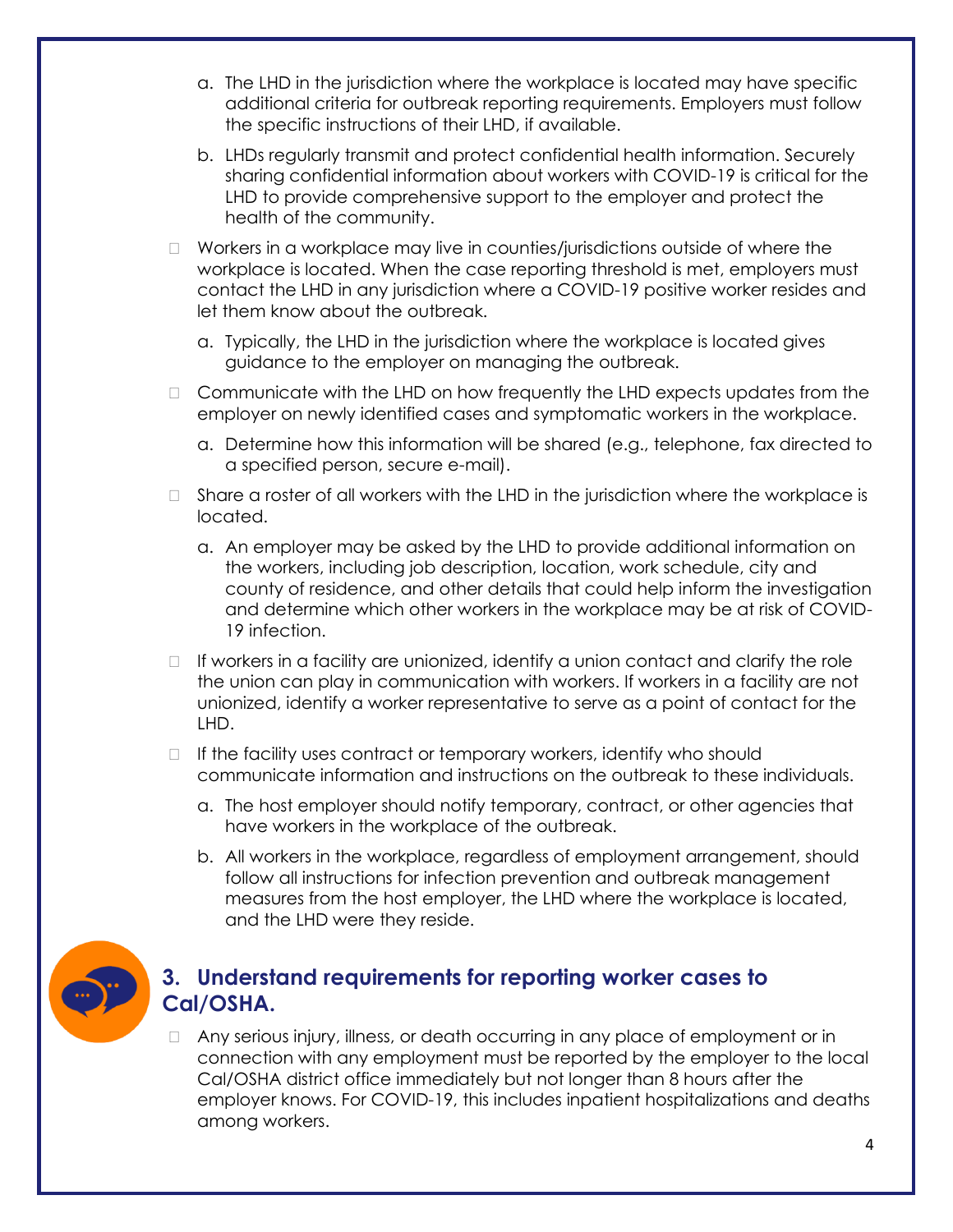- Employers must report serious injury, illness, and death, including hospitalization and death from COVID-19, even if work-relatedness is uncertain.
- □ Cal/OSHA prefers calls by phone but will also accept email reports [\(caloshaaccidentreport@tel-us.com\)](mailto:caloshaaccidentreport@tel-us.com). Details on reporting [\(https://www.dir.ca.gov/dosh/coronavirus/Reporting-Requirements-COVID-](https://www.dir.ca.gov/dosh/coronavirus/Reporting-Requirements-COVID-19.html)[19.html\)](https://www.dir.ca.gov/dosh/coronavirus/Reporting-Requirements-COVID-19.html), contact information for district offices. [\(https://www.dir.ca.gov/dosh/districtoffices.htm\)](https://www.dir.ca.gov/dosh/districtoffices.htm), and the Title 8 section 342 requirement [\(https://www.dir.ca.gov/title8/342.html\)](https://www.dir.ca.gov/title8/342.html) are available online.



## **4. Identify additional worker cases and close contacts of cases to control further spread in the workplace.**

- $\Box$  Testing all workers in a workplace should be the first strategy considered for identification of additional cases. Testing may be done at a single point in time or at repeated intervals.
	- a. Employers should seek guidance from the LHD when developing a testing strategy, including how testing can be arranged and how to prioritize testing of workers. Examples of strategies may include testing close contacts of laboratory-confirmed cases first; prioritizing workers in parts of the workplace with higher case counts; or, if testing capacity is limited, sample [pooled](https://testing.covid19.ca.gov/wp-content/uploads/sites/332/2020/06/COVID-pooling_FINAL-6-24-2020_edited-for-ADA-compliance.pdf)  [testing](https://testing.covid19.ca.gov/wp-content/uploads/sites/332/2020/06/COVID-pooling_FINAL-6-24-2020_edited-for-ADA-compliance.pdf), also known as "group testing," should be conducted to obtain critical information about the extent of infection with fewer testing resources.
	- b. Employers should offer on-site COVID-19 testing of workers or otherwise arrange for testing through the company's occupational or general medical services provider. The employer is responsible for ensuring all workers are offered and provided testing. Employers should also provide information to workers who may prefer to contact their personal medical provider or visit a CA Coronavirus Testing Task Force site [\(https://testing.covid19.ca.gov/\)](https://testing.covid19.ca.gov/) for testing. LHDs may also be able to help facilitate testing options, if needed.
- $\Box$  When testing all workers is not available or not recommended by the LHD, consider alternative methods for controlling the outbreak, in consultation with the LHD, including but not limited to tracing all close contacts of confirmed cases and instructing those individuals to quarantine, conducting [sample pooling](https://testing.covid19.ca.gov/wp-content/uploads/sites/332/2020/06/COVID-pooling_FINAL-6-24-2020_edited-for-ADA-compliance.pdf) (group testing), or temporarily closing the workplace and quarantining all workers.
- □ Conduct contact tracing and quarantining of close contacts of confirmed cases in the workplace.
	- a. Employers must provide information to the LHD on the confirmed COVID-19 case workers in the workplace, including job titles, work areas, close contacts in the workplace, dates of symptom onset, and shifts worked while infectious.
	- b. Establish if the employer, LHD, or both will conduct interviews of the cases to determine their close contacts.
	- c. Close contacts should be instructed to quarantine at home for 14 days from their last known contact with the worker with COVID-19. Close contacts should be tested for COVID-19 when possible.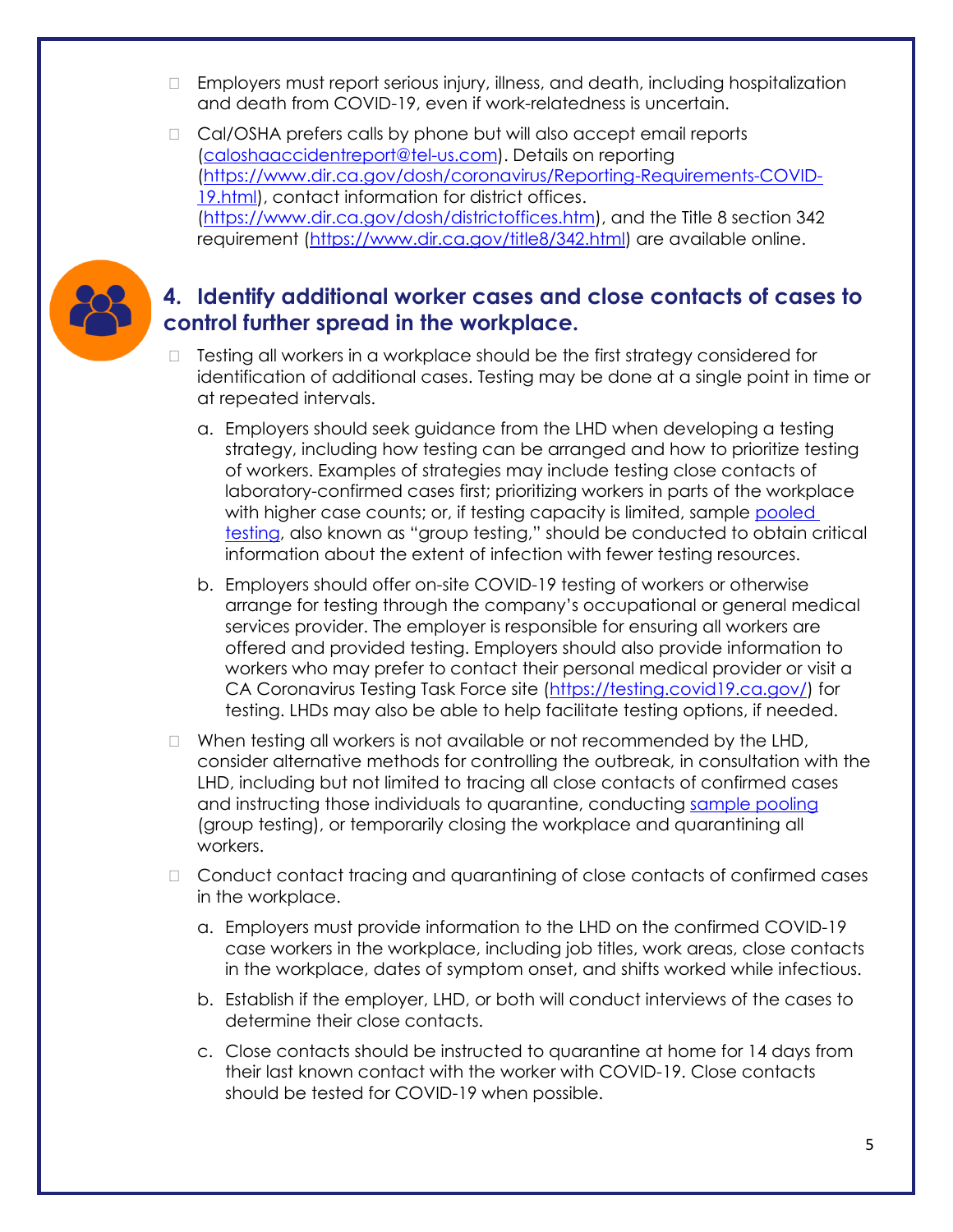- d. A close contact is someone who spent 15 minutes or more within 6 feet of an individual with COVID-19 infection during their infectious period, which includes, at a minimum, the 48 hours before the individual developed symptoms.
- e. Interview workers with laboratory-confirmed COVID-19 by phone to determine when their symptoms began, the shifts they worked during their infectious period, and to identify other workers with whom they had close contact during their infectious period.
- f. Use employment records to verify shifts worked during the infectious period and other workers who may have worked closely with them during that time period.
- g. While at home, close contacts should self-monitor daily for COVID-19 symptoms (e.g., subjective or measured fever (>100.4°F or 38°C), chills, cough, shortness of breath, fatigue, muscle or body aches, headache, new loss of taste or smell, sore throat, congestion or runny nose, nausea, vomiting, or diarrhea).



## **5. Consider whether to temporarily suspend operations due to COVID-19 infection in the workplace**

- $\Box$  Businesses may elect to voluntarily suspend operations when a case of COVID-19, exposure to COVID-19, or an outbreak has occurred in the workplace. This would allow investigation of the exposure and thorough cleaning and disinfection. Businesses may elect to do this if the exposure is in a worker, customer, or visitor of the workplace. To understand more about if this decision is right for your business, you can contact your local [health department \(LHD\)](https://www.cdph.ca.gov/Pages/LocalHealthServicesAndOffices.aspx) for guidance.
- $\Box$  The LHD in the jurisdiction where the workplace is located has the authority to close business operations while an exposure is being investigated or an outbreak is being managed. Cal/OSHA also has authority to prohibit use and access of affected areas of a workplace if it identifies an imminent hazard to workers.
- □ Criteria for making a determination for closure may include the size of the workforce, the number or percentage of the workforce impacted, the vulnerability of consumers who visit the business to severe COVID-19 infection, or many other local factors, including the epidemiology of disease spread in the community at large.
- $\Box$  LHDs may vary in their specific requirements for workplace outbreak investigations, reporting, and suspension of operations.



## **6. Notify and provide instruction to workers.**

 Employers must maintain confidentiality of workers with suspected or confirmed COVID-19 infection when communicating with other workers.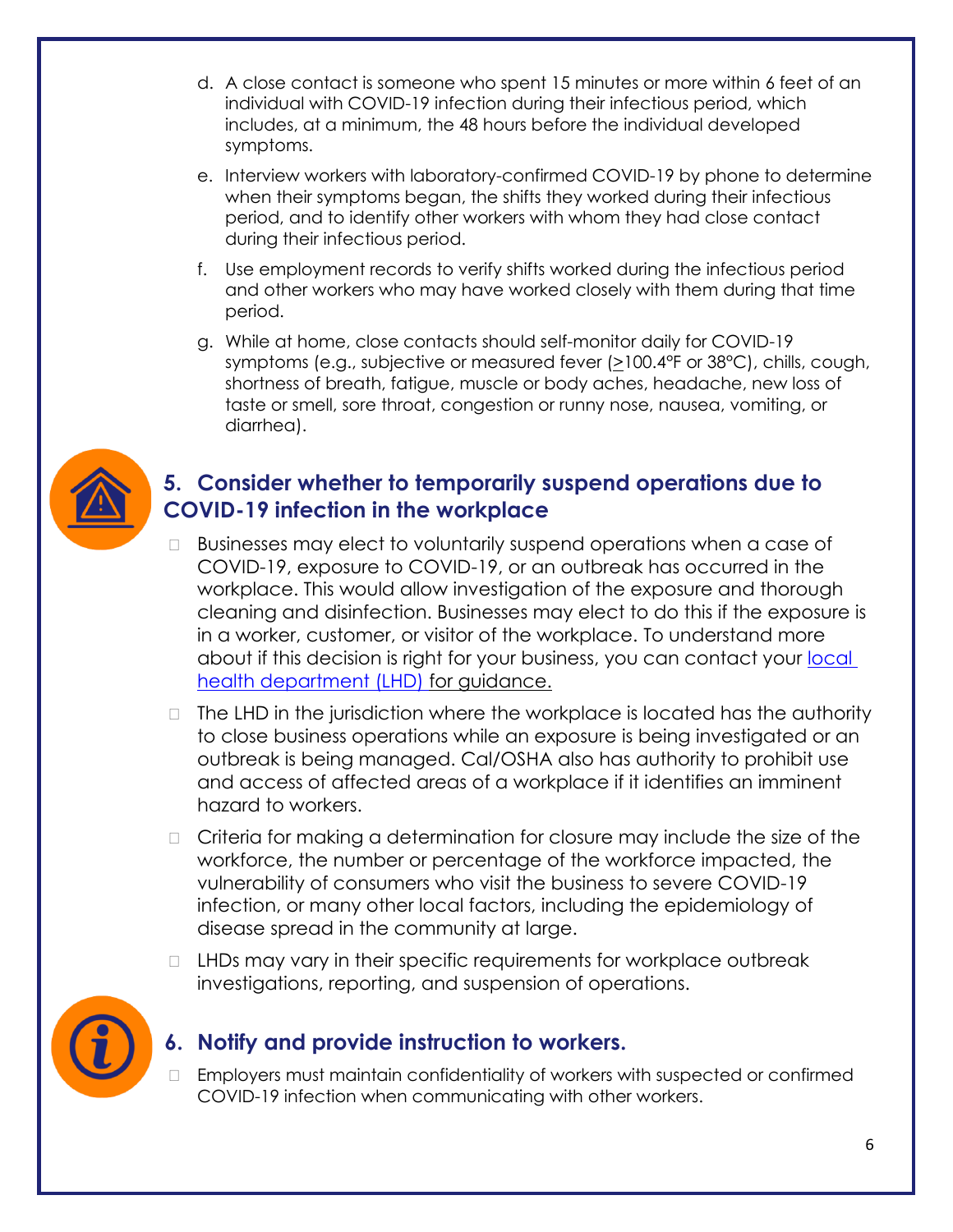- $\Box$  Employers should notify all workers who were potentially exposed to the individuals with COVID-19. Employers should provide any healthcare consultations needed to advise workers regarding their exposure, which may be especially important for those with [high-risk medical conditions](https://www.cdc.gov/coronavirus/2019-ncov/need-extra-precautions/index.html) (e.g., immune compromise or pregnancy).
- $\Box$  Close contacts of cases should be given instructions on home quarantine, symptom monitoring, and COVID-19 testing.
- $\Box$  Provide any workers who are sent home before or during a shift with information about what to expect after they are sent home (e.g., instructions about testing, sick leave rights under federal, state, and local laws and company policies, return-to-work requirements, etc.).
- $\Box$  In some outbreaks, but not all, workers who were never symptomatic and did not have close contact with any of the laboratory confirmed cases may continue to work, as long as the employer has implemented all control measures as recommended by public health authorities, Cal/OSHA, or other regulatory bodies. The LHD will make this determination based on strategies being used to control the outbreak and identify new cases.



#### **7. Determine when it is appropriate for cases and contacts of cases to return to work.**

□ Consult with the LHD and most recent CDC guidance for when a confirmed case may be released from home isolation and return to work. The local health department may recommend a strategy for return to work similar to the following, although some variation may occur by jurisdiction and outbreak.

|                                                                                                          | Minimum Criteria for Return to<br>Work<br>(As of September 18, 2020)                                                                                                                                                                                  | <b>CDC Reference Page</b><br>(The most recent CDC<br>guidance should be<br>consulted prior to allowing the<br>worker to return to work)                                                                                                                                                                         |
|----------------------------------------------------------------------------------------------------------|-------------------------------------------------------------------------------------------------------------------------------------------------------------------------------------------------------------------------------------------------------|-----------------------------------------------------------------------------------------------------------------------------------------------------------------------------------------------------------------------------------------------------------------------------------------------------------------|
| <b>Symptomatic Positive</b><br>Workers with symptoms who<br>are laboratory confirmed to<br>have COVID-19 | At least 10 days have<br>passed since symptoms first<br>appeared; and at least 24<br>hours have passed since last<br>fever without the use of fever-<br>reducing medications; and<br>symptoms (e.g., cough,<br>shortness of breath) have<br>improved. | For worker cases who did not<br>require hospitalization:<br>https://www.cdc.gov/corona<br>virus/2019-<br>ncov/hcp/disposition-in-<br>home-patients.html<br>For worker cases who require<br>hospitalization:<br>https://www.cdc.gov/corona<br>virus/2019-<br>ncov/hcp/disposition-<br>hospitalized-patients.html |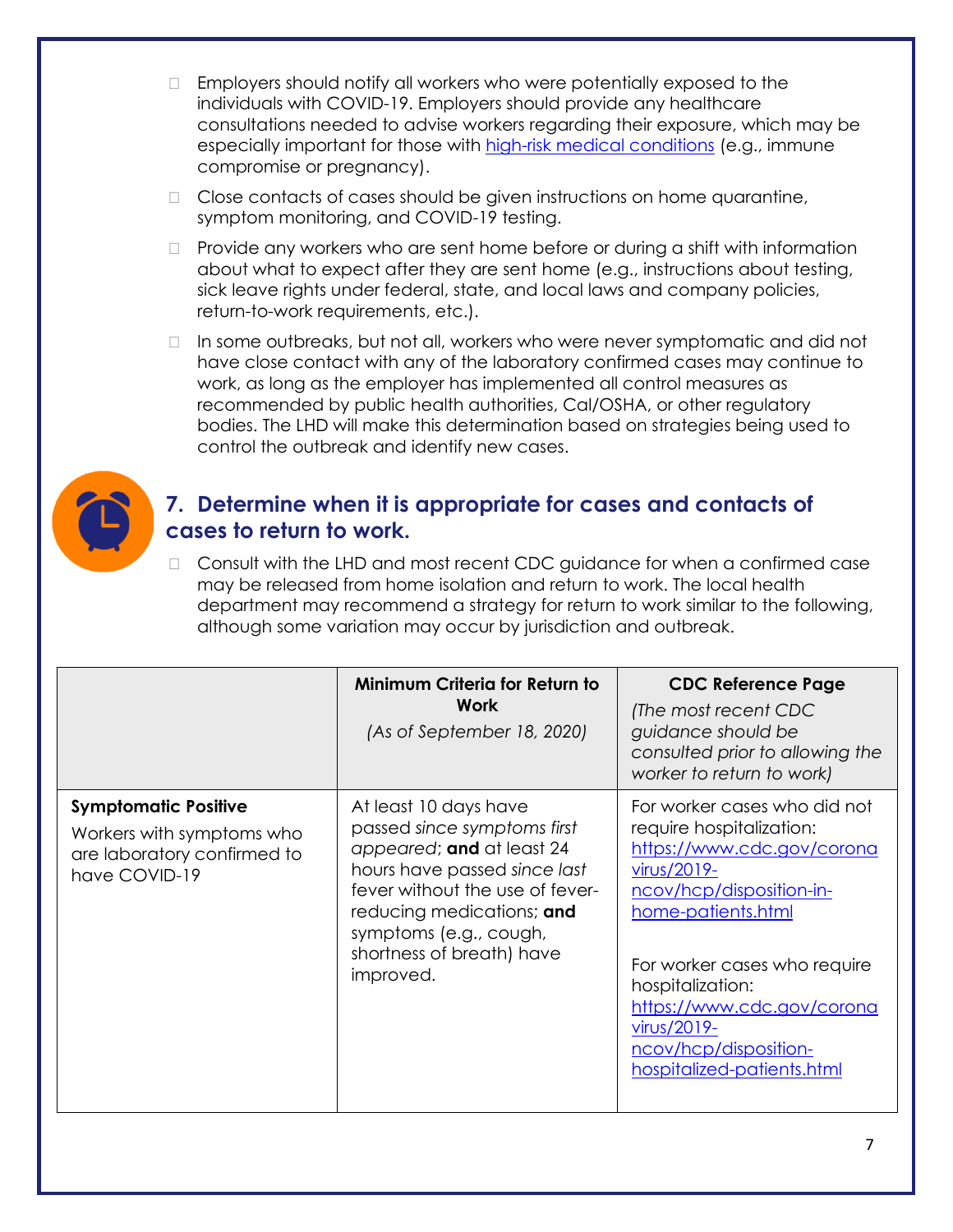|                                                                                                                                                                            | Minimum Criteria for Return to<br><b>Work</b><br>(As of September 18, 2020)                                                                                                                                                                                                                                                                                                                                                                                                                                 | <b>CDC Reference Page</b><br>(The most recent CDC<br>guidance should be<br>consulted prior to allowing the<br>worker to return to work) |
|----------------------------------------------------------------------------------------------------------------------------------------------------------------------------|-------------------------------------------------------------------------------------------------------------------------------------------------------------------------------------------------------------------------------------------------------------------------------------------------------------------------------------------------------------------------------------------------------------------------------------------------------------------------------------------------------------|-----------------------------------------------------------------------------------------------------------------------------------------|
| <b>Asymptomatic Positive</b><br>Workers who never had<br>symptoms and are laboratory<br>confirmed to have COVID-19                                                         | A minimum of 10 days have<br>passed since the date of their<br>first positive COVID-19 test. If<br>they develop symptoms, then<br>the criteria for laboratory<br>confirmed cases with<br>symptoms apply.                                                                                                                                                                                                                                                                                                    | https://www.cdc.gov/corona<br>virus/2019-<br>ncov/hcp/disposition-in-<br>home-patients.html                                             |
| <b>Symptomatic Negative</b><br>Workers who had symptoms<br>of COVID-19 but test result<br>returned negative                                                                | Use the same criteria for<br>return to work as laboratory<br>confirmed cases.                                                                                                                                                                                                                                                                                                                                                                                                                               |                                                                                                                                         |
| <b>Asymptomatic Negative</b><br>Workers who never had<br>symptoms but were tested<br>due to close contact with a<br>laboratory-confirmed case<br>patient and were negative | Workers should quarantine at<br>home for 14 days after the last<br>known close contact with the<br>case patient. Symptoms can<br>develop even after testing<br>negative within 14 days after<br>exposure. The LHD may<br>consider allowing earlier<br>return to work only for a<br>worker in a critical<br>infrastructure industry in which<br>the essential operations of the<br>workplace would be<br>compromised by quarantine<br>of the worker and no<br>alternate staff can perform<br>the same role.* |                                                                                                                                         |
| <b>Symptomatic Untested</b><br>Workers who had symptoms<br>of COVID-19 but were not<br>tested                                                                              | Testing is highly<br>recommended. If the worker<br>cannot be tested, use the<br>same criteria for return to work<br>as laboratory confirmed<br>cases.                                                                                                                                                                                                                                                                                                                                                       |                                                                                                                                         |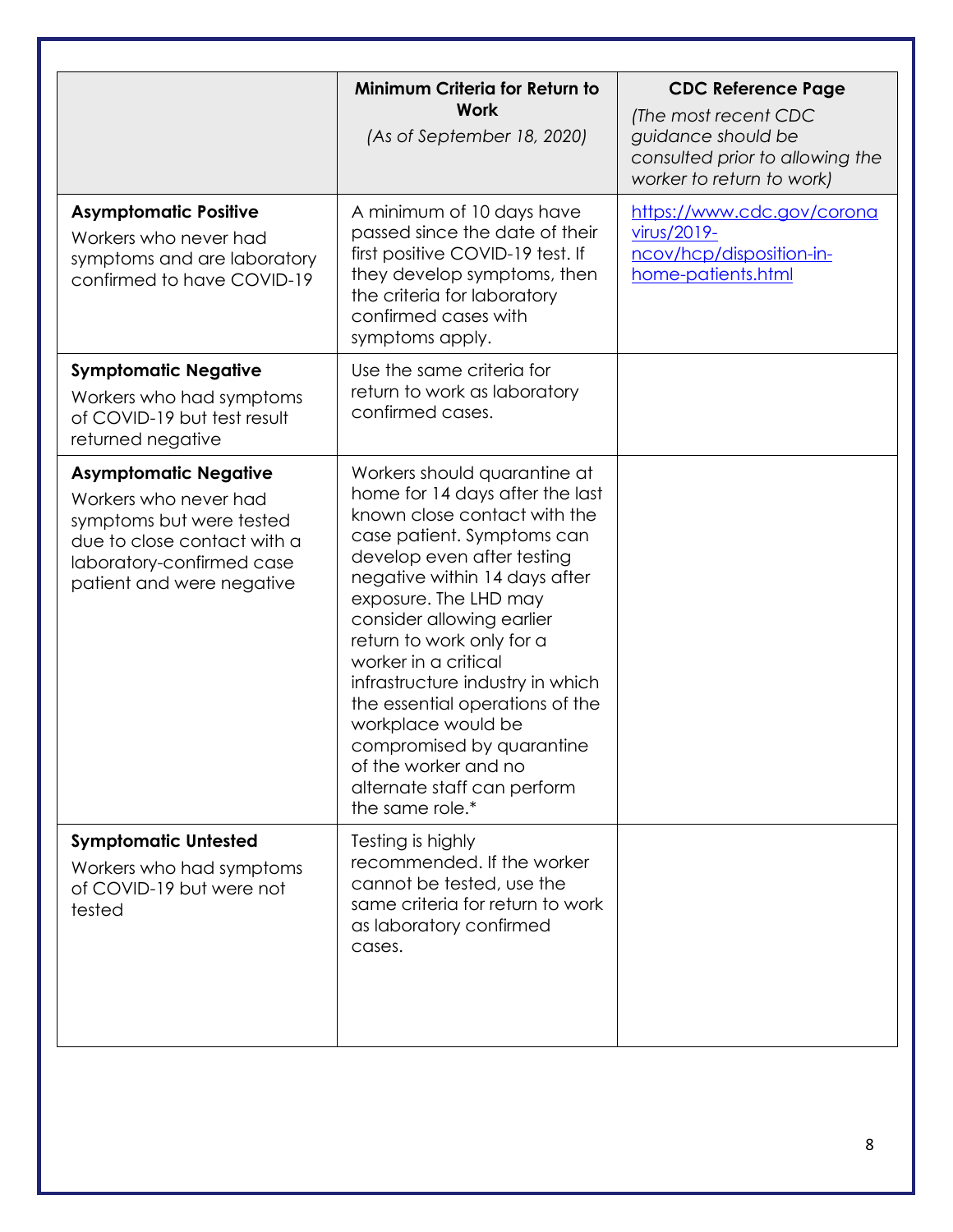|                                                                                                                                                                                                                                                                                                                                                                                                                          | Minimum Criteria for Return to<br><b>Work</b><br>(As of September 18, 2020)                                                                                                                                                                                                                                                                                                                                                                                                                                                                                                                                                                                                                                                                                                      | <b>CDC Reference Page</b><br>(The most recent CDC<br>guidance should be<br>consulted prior to allowing the<br>worker to return to work)                                                                                |
|--------------------------------------------------------------------------------------------------------------------------------------------------------------------------------------------------------------------------------------------------------------------------------------------------------------------------------------------------------------------------------------------------------------------------|----------------------------------------------------------------------------------------------------------------------------------------------------------------------------------------------------------------------------------------------------------------------------------------------------------------------------------------------------------------------------------------------------------------------------------------------------------------------------------------------------------------------------------------------------------------------------------------------------------------------------------------------------------------------------------------------------------------------------------------------------------------------------------|------------------------------------------------------------------------------------------------------------------------------------------------------------------------------------------------------------------------|
| <b>Asymptomatic Untested</b><br>Workers who had close<br>contact to a laboratory-<br>confirmed case patient at<br>work, home, or in the<br>community and do not have<br>symptoms.<br><b>OR</b><br>Workers who refuse or are<br>unable to be tested after<br>close contact with a<br>laboratory-confirmed case,<br>despite recommendation for<br>testing from LHD or<br>healthcare provider, and do<br>not have symptoms. | Workers should be<br>quarantined at home for 14<br>days after the last known<br>close contact with the case<br>patient. Testing is highly<br>recommended; if testing has<br>not occurred, the LHD may<br>consider allowing a worker<br>who had close contact to a<br>confirmed case to continue<br>to work only in a critical<br>infrastructure industry in which<br>the essential operations of the<br>workplace would be<br>compromised by quarantine<br>of the worker and no<br>alternate staff can perform<br>the same role.*<br>Workers who develop<br>symptoms of COVID-19 while<br>in quarantine should contact<br>their healthcare provider.<br>Even if they are not tested,<br>the same criteria for return to<br>work should be used as<br>laboratory-confirmed cases. | https://www.cdc.gov/corona<br>virus/2019-<br>ncov/hcp/disposition-in-<br>home-patients.html<br>https://www.cdc.gov/corona<br>virus/2019-<br>ncov/community/critical-<br>workers/implementing-safety-<br>practices.html |

#### **\* Critical infrastructure workplace outbreak**

▪ **asymptomatic negative workers**

#### ▪ **workers who were close contacts to confirmed cases**

Where 14-day quarantine would compromise essential operations, the LHD may determine that some workers in these two groups may return to work sooner than 14 days by considering certain criteria specific to the workplace and worker:

- The worker is able to wear a surgical mask throughout the workday, except while eating, and comply with all infection prevention procedures. A cloth face covering may also be used in the event of mask shortage.
- The facility has implemented all best practice infection prevention procedures, as determined by the LHD.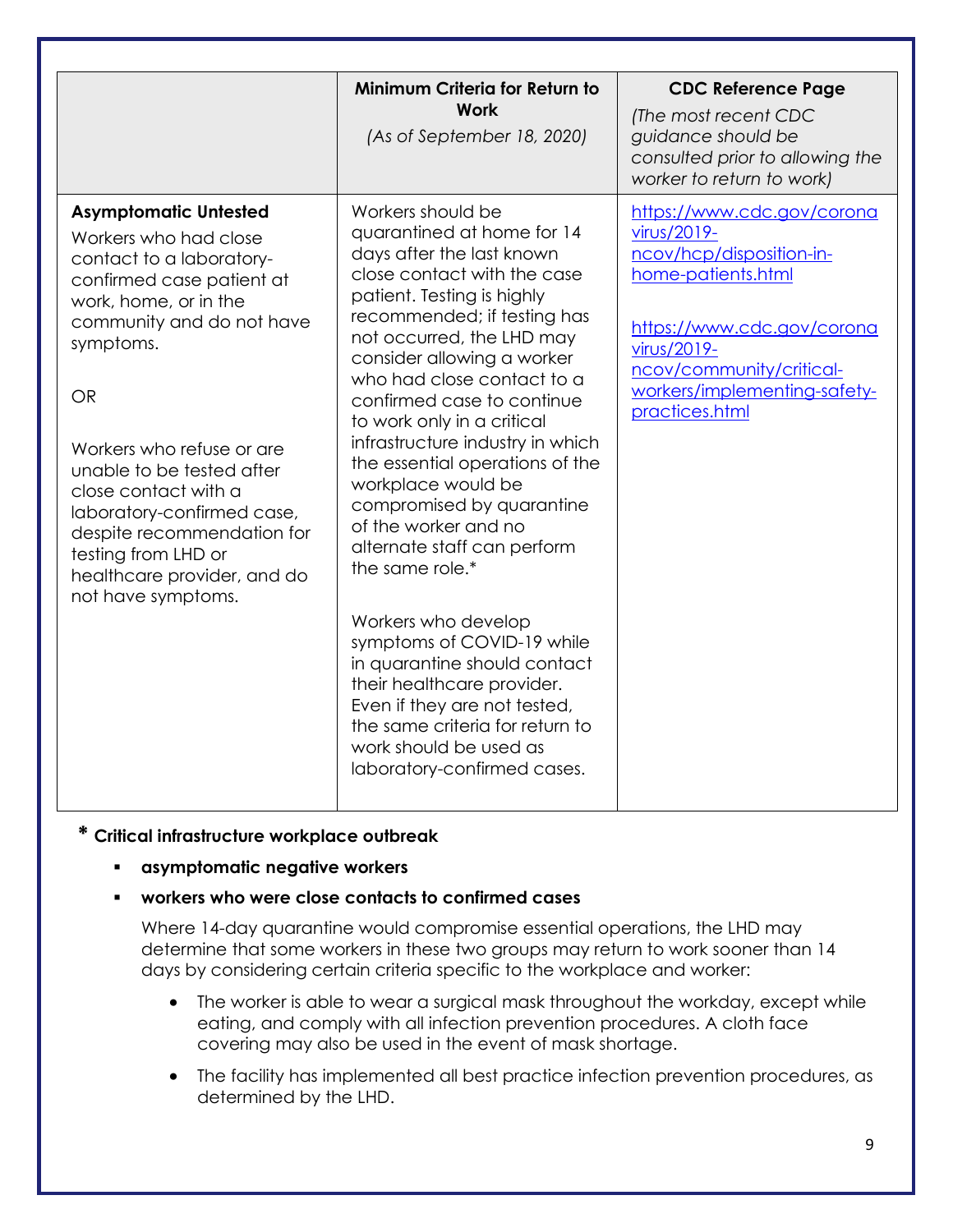- Pre-screening to assess worker temperature and symptoms prior to starting work has been implemented, ideally before entering the facility.
- Worker is able to self-monitor for temperature and symptoms at home and work.
- Worker is able to maintain a minimum of six feet of distance from other workers in the workplace. Of note, six feet does not prevent all transmission of SARS-CoV-2.
- Physical barriers are in place between fixed work locations to supplement distancing.
- Cleaning and disinfection of all areas and shared equipment can be performed routinely in the workplace.

Be aware that testing reflects a worker's status at a single point in time only. If a worker tests negative, they may still develop COVID-19 infection from a recent or subsequent exposure and should be instructed to quarantine at home if that occurs. Testing may be needed at repeated intervals to capture all positive cases, especially if an outbreak is ongoing.



## **8. Perform more frequent cleaning and disinfection, as well as deep/enhanced cleaning and disinfection after workers with COVID-19 have been at work.**

- $\Box$  Work areas of infected workers should not be entered by workers until they have been cleaned and disinfected with products approved by the EPA for COVID-19. Work should be performed by cleaning staff trained on their safe use and supplied with all required and recommended PPE.
- □ Perform ongoing enhanced cleaning/disinfection of work areas when a worker with COVID-19 is identified, following CDC recommendations: [https://www.cdc.gov/coronavirus/2019](https://www.cdc.gov/coronavirus/2019-ncov/community/organizations/cleaning-disinfection.html) [ncov/community/organizations/cleaning-disinfection.html](https://www.cdc.gov/coronavirus/2019-ncov/community/organizations/cleaning-disinfection.html)
- □ Continue to identify and regularly clean and disinfect frequently touched surfaces throughout the workplace, such as doorknobs, equipment, and handrails.
- □ Workers should not share headsets or other objects that may come into contact with their face, mouth, or nose.
- □ Minimize sharing of other equipment between workers; for equipment that must be shared, conduct frequent cleaning between worker use.
- $\Box$  Train workers on safe use of cleaners and disinfectants and provide necessary protective equipment.



## **9. Employers should regularly check for and follow new and updated guidance on their specific industry from the following sources:**

- □ Governor's Office Resilience Roadmap
	- a. Guidance for multiple industries:<https://covid19.ca.gov/industry-guidance/>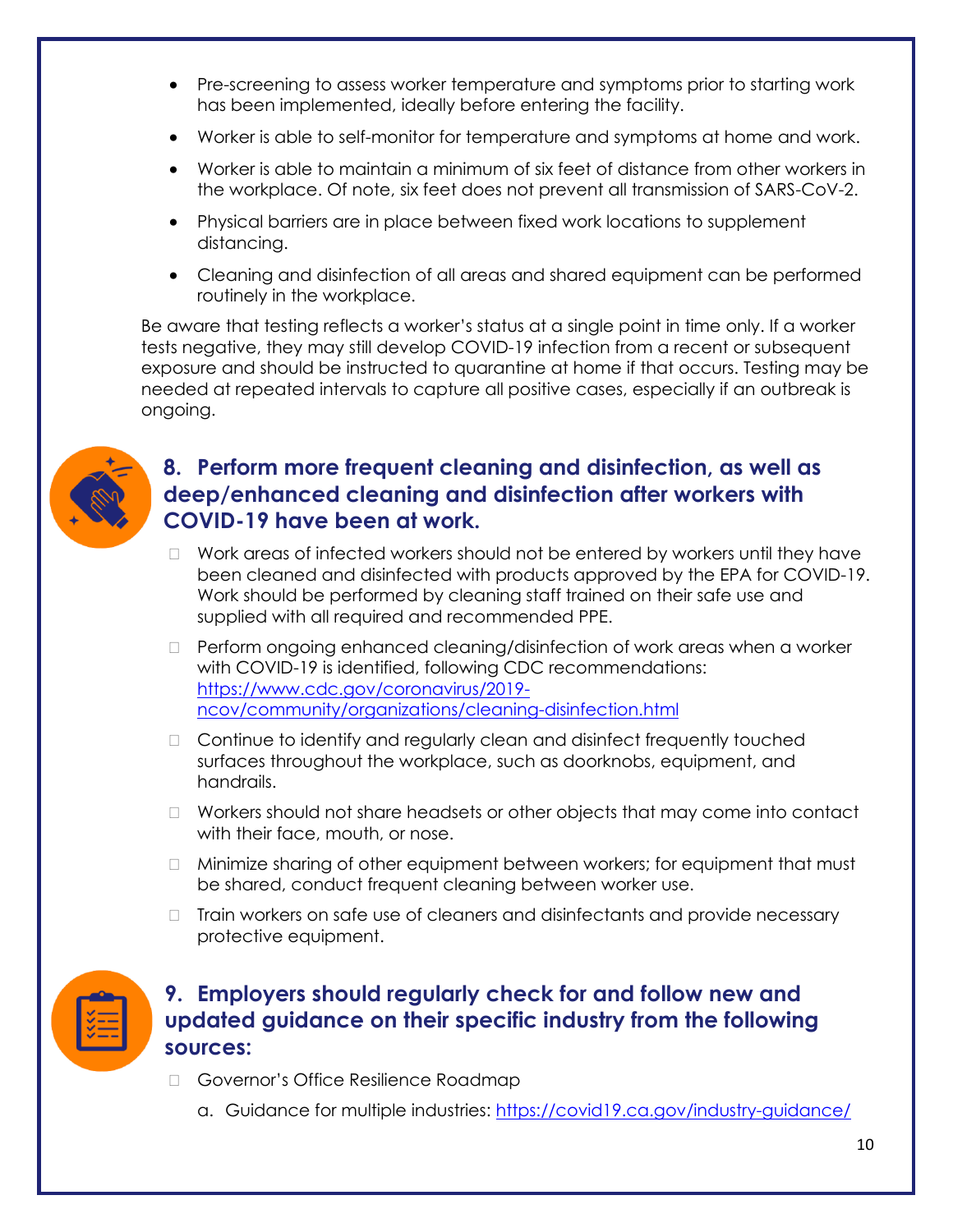- □ Cal/OSHA
	- a. General Industry guidance: <https://www.dir.ca.gov/dosh/coronavirus/General-Industry.html>
	- b. Guidance for specific industries: <https://www.dir.ca.gov/dosh/coronavirus/Health-Care-General-Industry.html>
- □ CDC
	- a. Landing page for workplaces: [https://www.cdc.gov/coronavirus/2019](https://www.cdc.gov/coronavirus/2019-ncov/community/organizations/businesses-employers.html) [ncov/community/organizations/businesses-employers.html](https://www.cdc.gov/coronavirus/2019-ncov/community/organizations/businesses-employers.html)
	- b. Landing page for industry specific worker safety guidelines: [https://www.cdc.gov/coronavirus/2019-ncov/community/worker-safety](https://www.cdc.gov/coronavirus/2019-ncov/community/worker-safety-support/index.html)[support/index.html](https://www.cdc.gov/coronavirus/2019-ncov/community/worker-safety-support/index.html)

## **Additional Resources**

#### <span id="page-10-0"></span>**CDC guidance:**

- For employers: [https://www.cdc.gov/coronavirus/2019](https://www.cdc.gov/coronavirus/2019-ncov/community/guidance-business-response.html) [ncov/community/guidance-business-response.html](https://www.cdc.gov/coronavirus/2019-ncov/community/guidance-business-response.html)
- For office buildings: [https://www.cdc.gov/coronavirus/2019](https://www.cdc.gov/coronavirus/2019-ncov/community/office-buildings.html) [ncov/community/office-buildings.html](https://www.cdc.gov/coronavirus/2019-ncov/community/office-buildings.html)
- For childcare, schools, and youth programs: [https://www.cdc.gov/coronavirus/2019-ncov/community/schools](https://www.cdc.gov/coronavirus/2019-ncov/community/schools-childcare/index.html)[childcare/index.html](https://www.cdc.gov/coronavirus/2019-ncov/community/schools-childcare/index.html)
- Worker safety and support for a variety of industries: Worker Safety and Support
- For small businesses: [https://www.cdc.gov/coronavirus/2019](https://www.cdc.gov/coronavirus/2019-ncov/community/guidance-small-business.html) [ncov/community/guidance-small-business.html](https://www.cdc.gov/coronavirus/2019-ncov/community/guidance-small-business.html)
- For meat and poultry processing employers: [https://www.cdc.gov/coronavirus/2019-ncov/community/organizations/meat](https://www.cdc.gov/coronavirus/2019-ncov/community/organizations/meat-poultry-processing-workers-employers.html)[poultry-processing-workers-employers.html](https://www.cdc.gov/coronavirus/2019-ncov/community/organizations/meat-poultry-processing-workers-employers.html)
- Grocery and Food Retail: [https://www.cdc.gov/coronavirus/2019](https://www.cdc.gov/coronavirus/2019-ncov/community/organizations/grocery-food-retail-workers.html) [ncov/community/organizations/grocery-food-retail-workers.html](https://www.cdc.gov/coronavirus/2019-ncov/community/organizations/grocery-food-retail-workers.html)
- Transportation and Delivery: [https://www.cdc.gov/coronavirus/2019](https://www.cdc.gov/coronavirus/2019-ncov/community/transportation/index.html) [ncov/community/transportation/index.html](https://www.cdc.gov/coronavirus/2019-ncov/community/transportation/index.html)
- Conserving and Extending Filtering Facepiece Respirator Supply in Non-Healthcare Sectors: [https://www.cdc.gov/coronavirus/2019](https://www.cdc.gov/coronavirus/2019-ncov/community/conserving-respirator-supply.html) [ncov/community/conserving-respirator-supply.html](https://www.cdc.gov/coronavirus/2019-ncov/community/conserving-respirator-supply.html)
- Communities, Schools, Workplaces, and Events Guidance for Where You Live, Work, Learn, Pray, and Play: [https://www.cdc.gov/coronavirus/2019](https://www.cdc.gov/coronavirus/2019-ncov/community/index.html) [ncov/community/index.html](https://www.cdc.gov/coronavirus/2019-ncov/community/index.html)
- First Responders and Law Enforcement: [https://www.cdc.gov/coronavirus/2019](https://www.cdc.gov/coronavirus/2019-ncov/community/first-responders.html) [ncov/community/first-responders.html](https://www.cdc.gov/coronavirus/2019-ncov/community/first-responders.html)